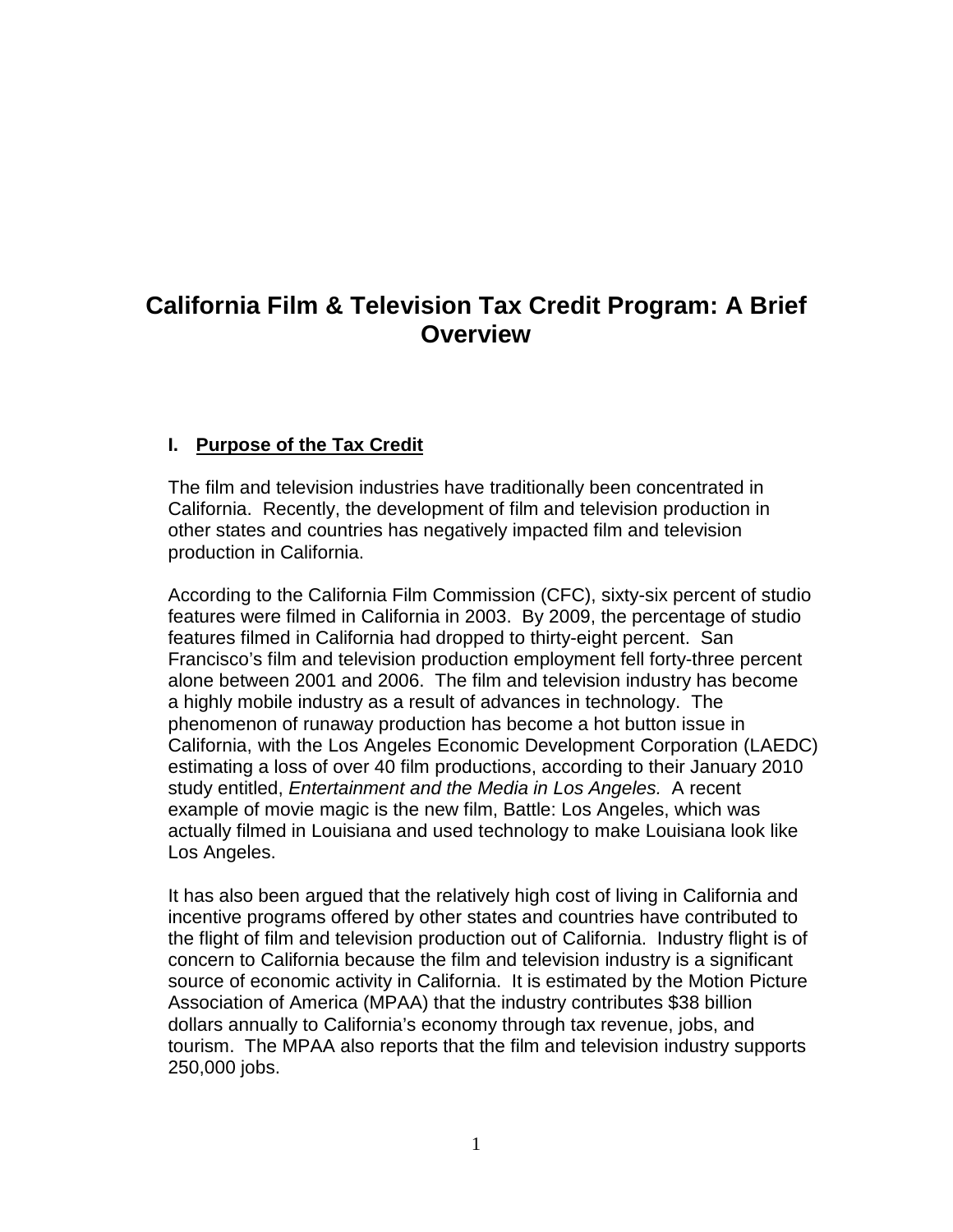### **II. The California Film and Television Tax Credit Program**

### **1. Description of the Credit**

 In February 2009, the California Film & Television Tax Credit Program was enacted as a part of an economic stimulus plan to promote production spending, jobs, and tax revenues in California. The California Film & Television Tax Credit Program is administered by the CFC.

 The credit first became available in July of 2009. Under existing statute, a qualified taxpayer is allowed a credit against income and/or sales and use taxes based on qualified expenditures. The credit amounts to either 20% or 25% of qualified expenditures, with a maximum of \$500 million dollars allocated total over the life of the program. The credit cannot be used until January 1, 2011 and is not refundable. The credit may be carried over for five years and may be transferred to affiliates. Credits issued to independent films (\$1 million- \$10 million qualified expenditure budget that is produced by a company that is not publically traded and in which a publically traded company does not own more than 25% of the shares) may be transferred or sold to an unrelated party.

 To be eligible for the credit, a project must meet the 75% test (production days or total production budget in California) and must be a qualifying motion picture.

For the purposes of a 20% tax credit, a qualifying motion picture is defined as:

- A Feature Film (\$1 million minimum- \$75 million maximum production budget);
- A Movie of the Week or Miniseries (\$500,000 minimum production budget); or
- A new television series licensed for original distribution on basic cable (\$1 million minimum budget, one-half hour shows and other exclusions apply)

For the purposes of a 25% tax credit, a qualifying motion picture is defined as:

- A television series, without regard to episode length, that filmed all of its prior seasons outside of California; or
- An independent film.

 In the 2009-2010 fiscal year, which was the initial year of the program, \$200 million was allocated. In each subsequent year until the 2013-14 fiscal year,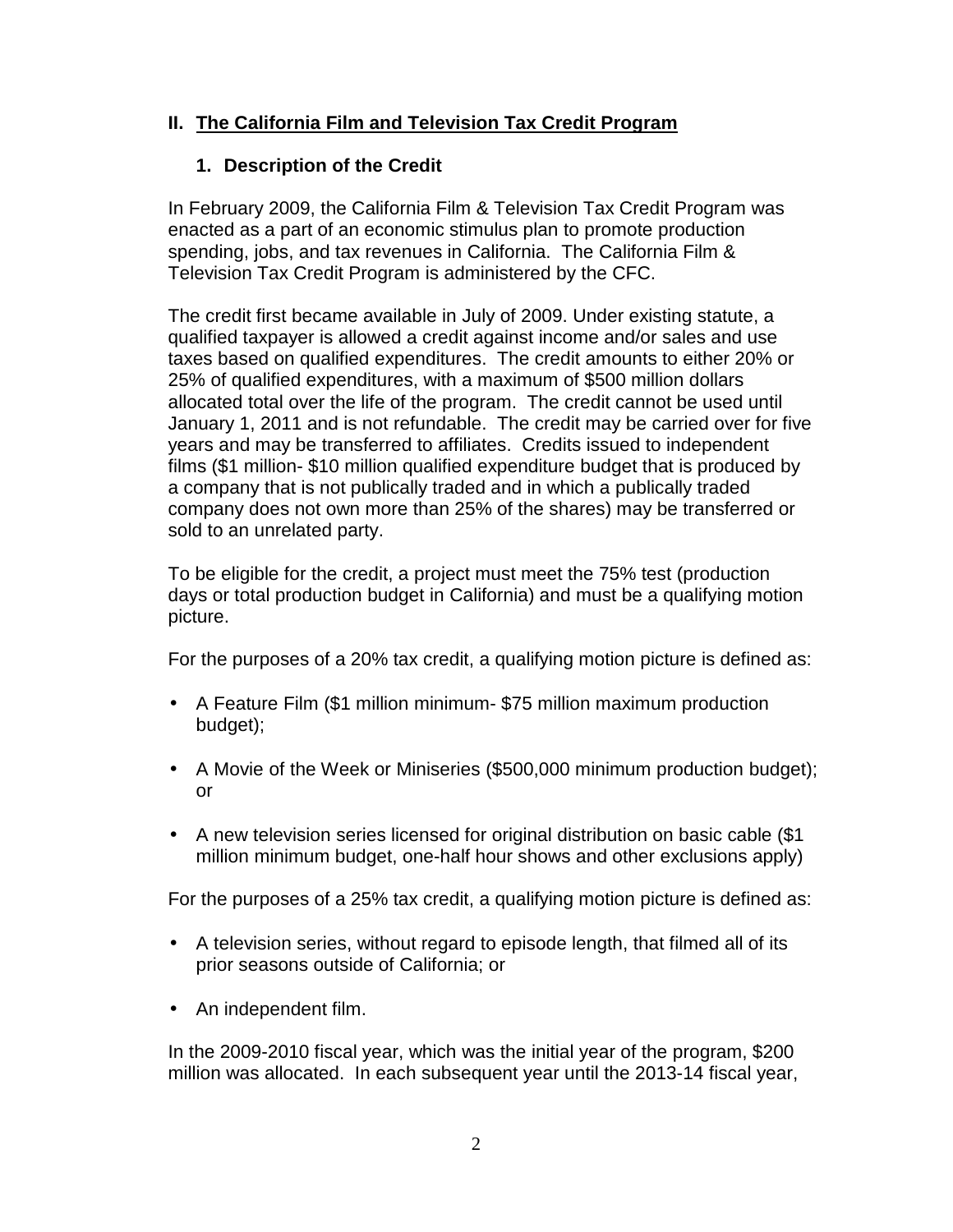CFC will allocate \$100 million. A minimum \$10 million of the annual finding is made available for independent films.

### **2. Effectiveness of the Credit**

 With the current financial state of the California economy, all state programs affecting the General Fund are under scrutiny to ensure that the programs are effectively achieving desired results. Although the California Film & Television Tax Credit Program is a new program, substantial research has been published on tax film credits in general. Also, few reports specific to the California Credit have been issued.

 The central goal of the California Film & Television Tax Credit Program is to prevent runaway production and retain production already being filmed in California. Whether the program has been successful in doing so is up for debate.

## **a. Proponents of the Credit**

 In January of 2010, the LAEDC projected that, as a result of the California incentive program, production in the state should have picked up in 2010. The projection by LAEDC was bolstered by Film L.A. (the permitting agency for Los Angeles) reports. Film L.A. reported that, in 2010, feature film production posted a 28.1% fourth quarter gain and a year-over-year gain of 8.1%. In Film L.A.'s January 11, 2011 release, it was reported that the increase can be wholly attributed to California's Film and Television Tax Credit Program. The program attracted dozens of new feature film projects to Los Angeles, which was responsible for 26% of the local feature production for the year. The CFC stated that these numbers are an early indicator that the incentive program is having an immediate positive impact on production in California.

 The increase in production has resulted in increased revenues to the state as well as an increase in jobs. As reported by the CFC, in the 2009-10 fiscal year, \$176 million in tax credits were allocated to 70 projects. The estimated aggregate direct spending by the 70 projects is \$1.2 billion. That spending breaks down as follows: \$453 million in direct qualified wages (excluded any wages for actors, directors, writers, and producers), \$430 million in qualified non-wage expenditures and \$346 million in non-qualified production expenditures (e.g. addition spending that does not qualify for tax credits). An estimated 18,200 crew and 4,000 cast members have been or will be hired by the approved projects and an additional 113,000 individuals will receive daily employment as background players.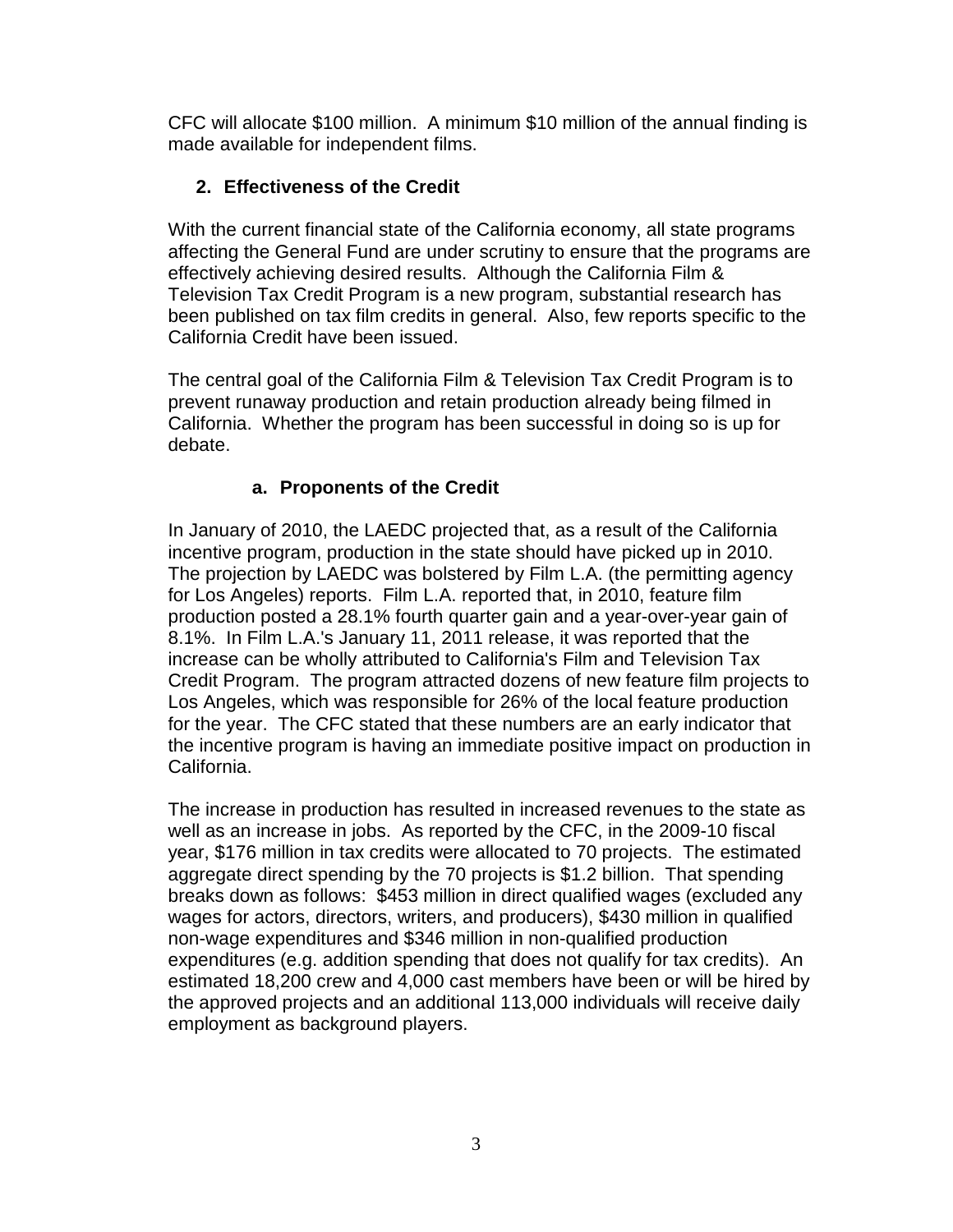While most of the filming activity occurs in Los Angeles County, several productions filmed, or plan to film, in Alameda, Inyo, Kern, San Bernardino, San Diego, and San Francisco counties.

 In the 2010-2011 fiscal year, \$121 million in tax credits were allocated to 43 projects. The estimated aggregate direct spending by the 43 projects is \$969 million. Over \$275 million is directly attributed to qualified wages and \$315 million is in qualified non-wage expenditures. The balance of \$379 million is attributed to non-qualified production expenditures. An estimated 7,500 crew and 2,100 cast members have been or will be hired by the approved projects and an additional 59,000 individuals will receive daily employment as background players.

 To date, \$300 million in tax credits have been allocated and this has resulted in a total aggregate of direct spending by the Program of \$2.2 billion and total wages paid/to be paid of \$728 million. Further, using generic multipliers for motion picture and video industries in California, the broader economic impact of the Film and Television Credit Program has resulted in business revenues of \$6.5 billion, full time equivalent jobs of 40,996, and earnings of \$1.8 billion.

 Proponents also argue that California has a comparative advantage over other states because of the long established entertainment industry. The established industry has provided California with a skilled workforce and available infrastructure. The comparative advantage, when coupled with an incentive program, proves to be effective in keeping production in California, despite the fact that the California tax credit is not as generous as that of other states. In other words, an incentive program that is less costly than those provided in other states, has the ability to keep production in California because of the various other benefits connected with filming in California.

#### **b. Opponents of the Credit**

 Opponents argue that, as a national policy, subsidies to the film and television industry create a race to the bottom. To stay competitive, states must continue to offer larger subsidies to keep production from running to another state. Runaway production may become detrimental to state revenue and may make the cost of the subsidy higher than the benefit received.

 Opponents also argue that the subsidy benefits film and television production that would have occurred in absence of the incentive. The subsidy then becomes a revenue loss to the state. The revenue loss may be due in part to the distribution method used to allocate credits.

 In the Legislative Analyst's Office (LAO) February, 2009 Film Production Credit section of the 2009-10 Budget Analysis Series, the LAO criticizes the distribution method of the credit. The credit is completely exhausted on the